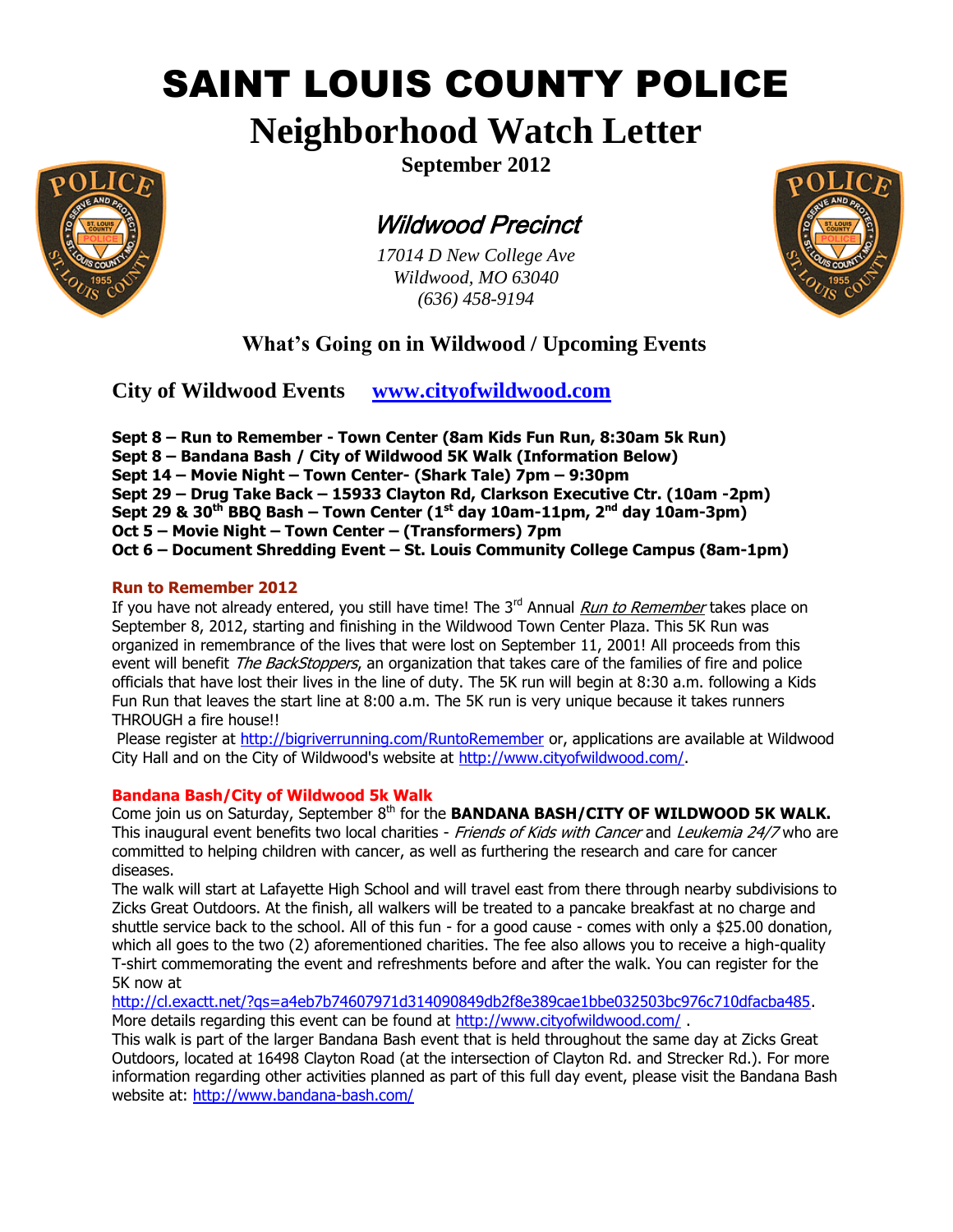#### **CERT Training Program**



Training program that teaches the basic Community Emergency Response Team (CERT) Eureka EMA, Eureka Fire District, and Eureka Police Department will present this training on the following dates:

- September 10, 2012 7:00 p.m. 10:00 p.m., Eureka Fire District Training Center  $\bullet$
- September 17, 2012 7:00 p.m. 10:00 p.m., Eureka Fire District Training Center
- September 24, 2012 7:00 p.m. 10:00 p.m., Eureka Fire District Training Center
- October 1, 2012 7:00 p.m. 10:00 p.m., Eureka Fire District Training Center
- October 8, 2012 7:00 p.m. 10:00 p.m., Eureka Fire District Training Center
- October 15, 2012 7:00 p.m. 10:00 p.m., Eureka Fire District Training Center
- October 22, 2012 7:00 p.m. 10:00 p.m., Eureka Fire District Training Center  $\bullet$
- $\bullet$ November 29, 2012 6:00 p.m. - 10:00 p.m., Eureka Fire District Training Center

Community Emergency Response Team (CERT) is made up of volunteers that have completed a course of study outlined by the Federal Emergency Management Agency (FEMA) and Department of Homeland Security (DHS). These volunteers would then help public safety organizations within the community, if a disaster strikes. On-going training for the volunteers will also be offered to keep them prepared.

Following a major disaster, first responders, who provide fire and medical services, may not be able to meet the demand for these services. Factors such as number of victims, communication failures, and road blockages can prevent people from accessing emergency services they have come to expect at a moment's notice through 911. People will have to rely on each other for help in order to meet their immediate lifesaving and life-sustaining needs. This training will help those citizens and their neighbors to help themselves and neighborhood.

To register, call Eureka Police Department at (636) 938-6600 or on line at <http://www.efpd.org/?mdp=cert> Eureka Fire District Training Center 18765 Old Highway 66

#### **Drug Take Back**

The Rockwood Drug-Free Coalition has partnered with the City of Wildwood, St. Louis County Police and the Drug Enforcement Administration to educate residents on the risks of prescription medication abuse and to provide a safe means of disposing of unwanted prescription drugs. Medication "take-back" events are held twice each year – once in the fall, another in the spring– to safely collect and dispose of the excess prescription and over-the-counter drugs. The next event will be held on Saturday, September 29th from 10:00 – 2:00 at the Clarkson Valley Executive Center (formerly Fru-Con), 15933 Clayton Road. Residents are encouraged to bring in all unwanted medications – other than "sharps" – in original containers or in airtight bags. Residents can also take advantage of "drop boxes" at the  $7<sup>th</sup>$  Precinct, St. Louis County police station and or the Eureka police station, where medications can be deposited 24 hours a day, 7 days a week.